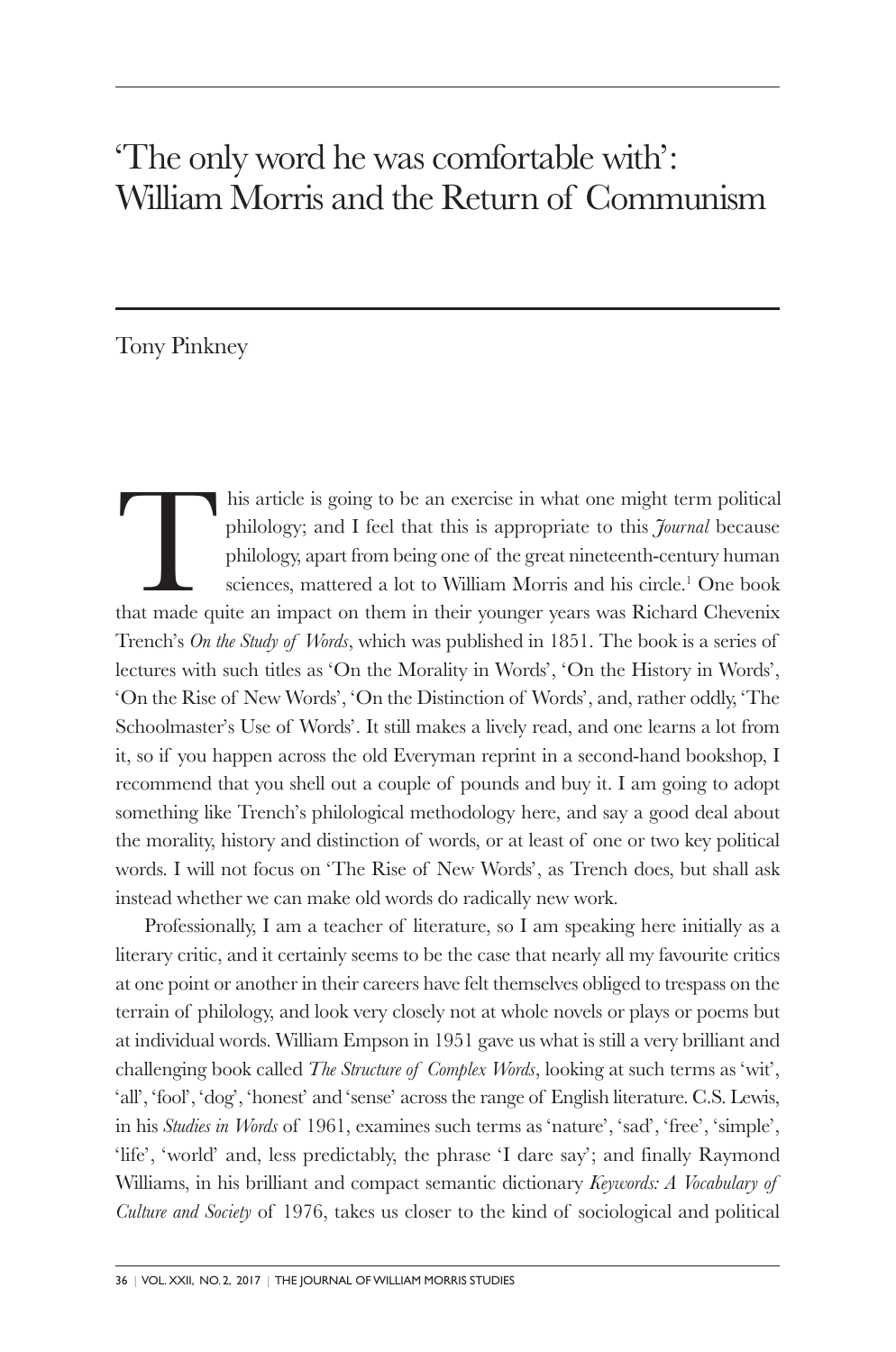terrain that will be of interest to Morrisians, with his trenchant analyses of such terms as 'aesthetic', 'capitalism', 'culture', 'intellectual', 'nature', 'romantic' and many others. Williams's volume has indeed proved to be more than just a book; it has instead become a collective project to which many people are contributing. Tony Bennett and others brought out a volume entitled *New Keywords: A Revised Vocabulary of Culture and Society* in 2005, and there is now a website devoted to this project too. <sup>2</sup> 'Culture' was Williams's own most famous single word, from his first great intervention *Culture and Society 1780-1950* (1958) onwards. *Keywords*, meanwhile, contains the term that I want to focus on in this article, the word 'communism', which is certainly also a 'complex' word, though not perhaps in the sense that William Empson means in his book of that title.

My more local, Morrisian starting point is a remark that Phillippa Bennett made in this *Journal* in her Summer 2012 review of the American scholar Robert Boenig's edition of *The Wood beyond the World*. As an enthusiast for the late romances, she was of course delighted to see a new edition of one of these works, but she also offers an important political caveat about the editorial material that Boenig has draped around the core text. She writes: '[t]he word Communism appears to be studiously avoided in relation to Morris, with the more palatable Socialism being the sole term of choice, although Boenig is by no means alone in the world of Morris scholarship in demonstrating that preference'. <sup>3</sup> The format of a brief review does not give Bennett space to go into this matter further, so we do not get what we might well have wished: a list of the other offenders that she may have had in mind here.

Is it, one wonders, because Boenig is American that 'communist' is such a difficult term for him, since out there, as we know, it is a term of rabid right-wing political abuse? Even 'liberal' can be used pretty venomously in the United States, so 'communist' is, even today, long after the collapse of the Soviet Union, way off the spectrum; and as an American academic it might therefore be a term you would not be keen to associate with your favourite author, for whose unfamiliar works you were trying to get a friendly hearing. I know that when I lecture on *News from Nowhere* in the second-year undergraduate Victorian Literature course at my university, the visiting American students in the audience look decidedly uncomfortable and shuffle in their seats when I declare to them that its author was a communist. Perhaps they feel that the National Security Agency is at that very moment hacking their smartphones to track their presence at a subversive lecture.

However, the problem that Phillippa Bennett identifies – whereby a more palatable term replaces the word Communism – is not specific to the United States; and I can offer you an instance from my own experience, from the run-up to The William Morris Society's Symposium on *William Morris in the 21st Century*, which took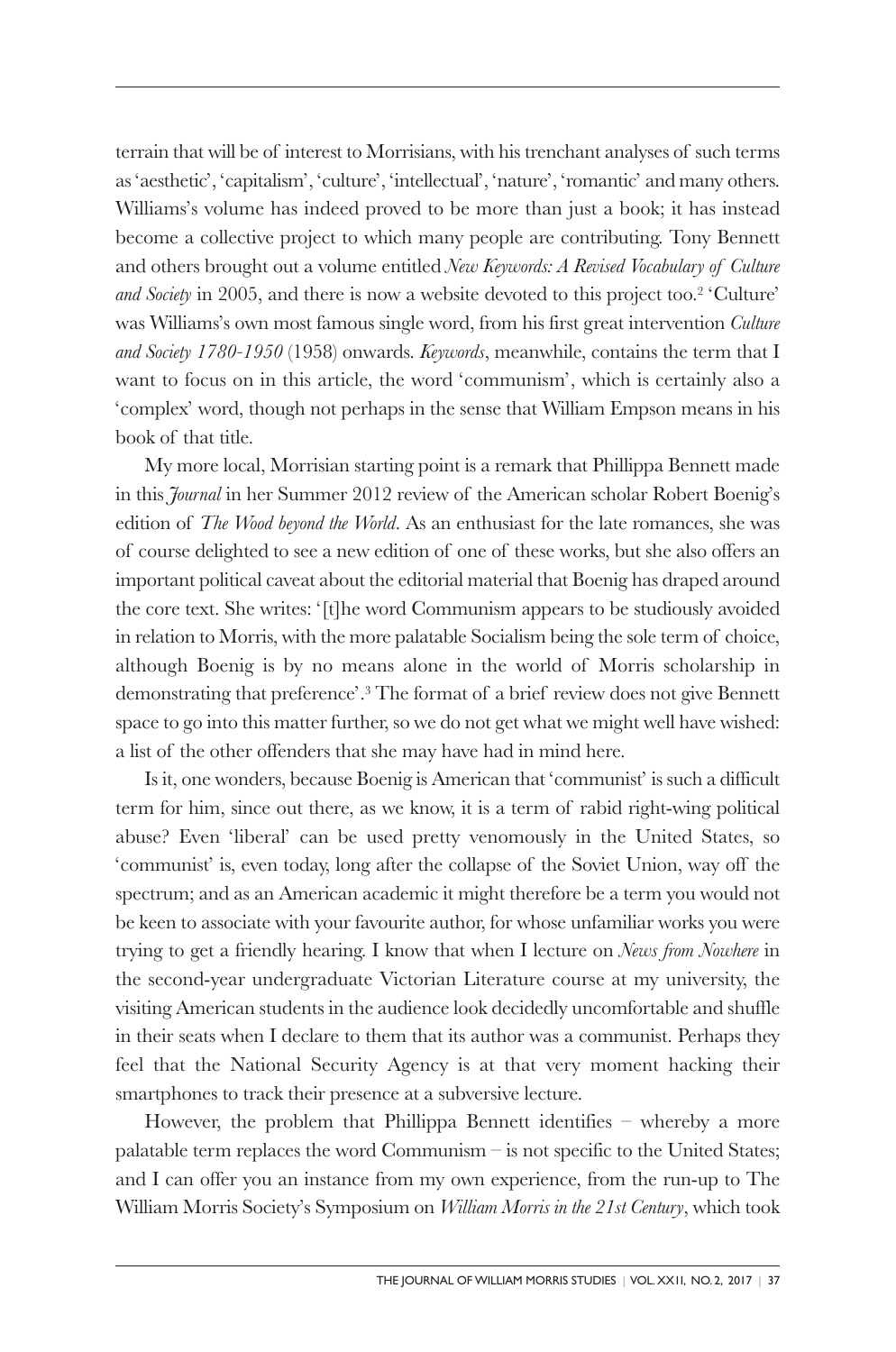place in Birmingham during September 2015. I had therefore better name no names here – not just out of diplomacy and the milk of human kindness, but because it is a general linguistic phenomenon, an almost anonymous process, rather than the acts of individuals, on which I want to focus. When invited to contribute to the symposium, I replied that I would like to talk about 'William Morris and the Return of Communism'. So imagine my bemusement when some weeks later I saw the Symposium advertised on the Society website, and it there said: 'Tony Pinkney will reassess Morris's Marxism'. The same wording is used in the printed Society programme for July to December. Well, 'Morris's Marxism'? That wasn't the word I had used; no one had checked with me that I was happy with that change or offered any reasons for making it; it just seemed to happen of itself somehow – as Robert Boenig, presumably without even thinking about it, had just repeatedly self-censored and put 'Socialism' in his text every time that 'Communism' might have served.

Now I would obviously agree that, in my case, Marxism and Communism are not unrelated terms, particularly for Morris himself. Karl Marx's *Communist Manifesto* made a powerful impact upon him, along with various other writings by Marx, and the *Manifesto* is indeed quoted in the 1885 Socialist League manifesto which Morris and Ernest Belfort Bax drafted together. Nonetheless, I think that, on the whole, the word Marxism names an intellectual system, about which you can have intellectual opinions about its correctness or otherwise; whereas Communism is the name of a worldwide transformative political movement that, during the twentieth century, was indelibly associated with the achievements but also with the massive crimes of Stalin and Mao. So when my proposed paper on Morris and the Return of Communism metamorphosed into 're-assessing Morris's Marxism', I think that, as with Robert Boenig, we have another case where a more palatable term has substituted itself for an uncomfortable one. I say 'substituted itself', thus removing conscious human agency from the process, because I do not suppose that the Morris Society Committee sat down collectively and said: 'Oh dear, "communism", we can't have that term on the website, let's find an alternative'. I imagine that the substitution just somehow happened of itself, because it is a general linguistic or ideological phenomenon that we are talking about here.

So it seems difficult now to talk about Morris as a communist, and, in fact, you almost cannot do it, asI hope my two examples have suggested.Ithink that it istherefore worth recollecting that, once upon a time, it was not at all difficult to describe Morris as a communist. Indeed it was almost taken as a matter of course to do so. Robert Blatchford declared in the *Clarion* newspaper in 1899: 'I am, and always have been, a communist of the William Morris type'. <sup>4</sup> George Bernard Shaw, who had been very close to Morris in the 1880s, announced in 1934 that 'Morris, when he had to define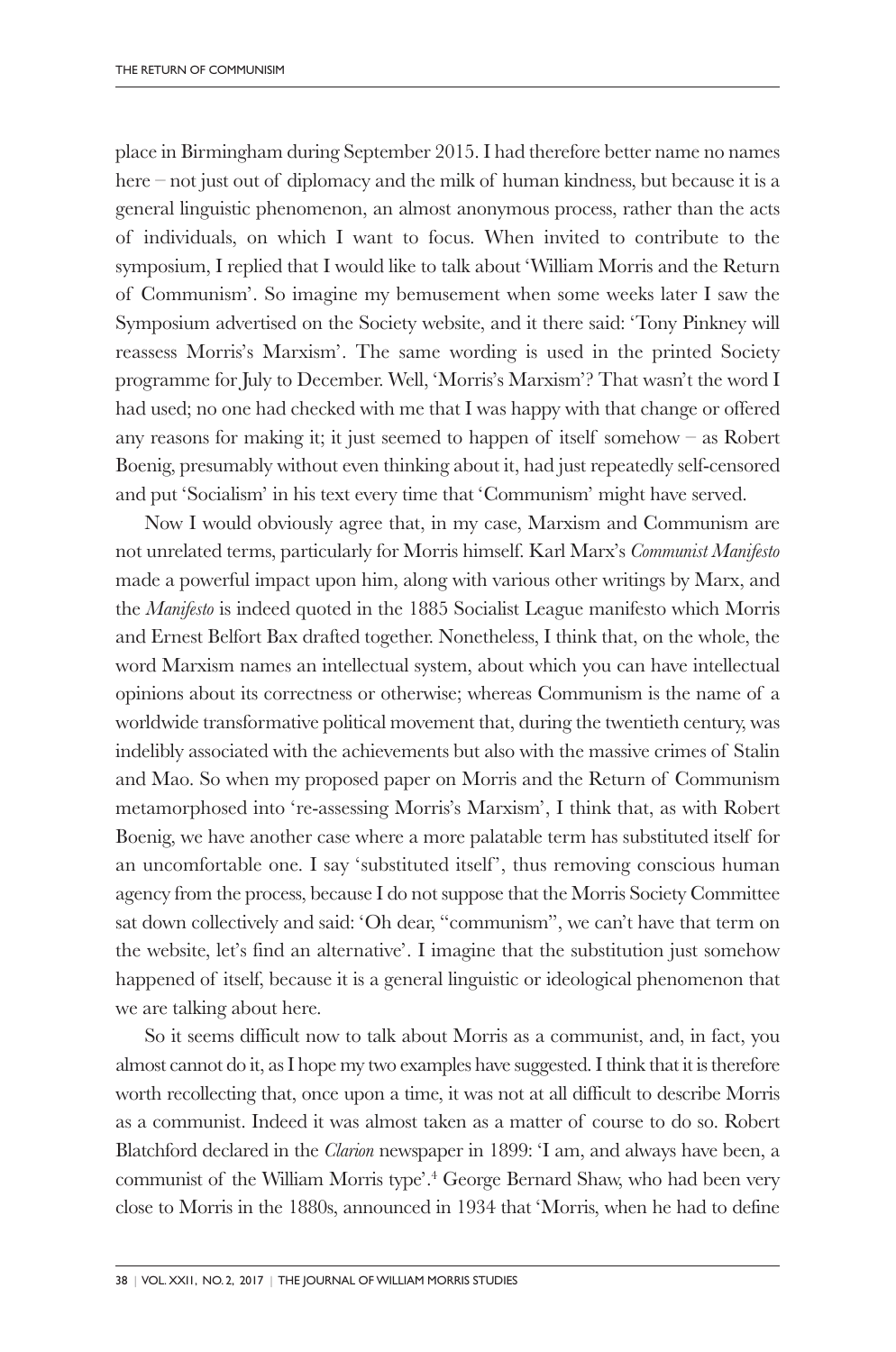himself politically, called himself a Communist [...]. He knew that the essential term, etymologically, historically, and artistically, was Communist; and it was the only word hewas comfortablewith'. <sup>5</sup> In his 1959 lecture on 'The Communism of William Morris', E.P.Thompson describes Morris as 'the greatest moral initiator of Communism within our tradition'; and even in the 1976 Postscript to his great Morris biography, written whenThompson himself had left the British Communist Party, he still unembarrassedly declares that 'William Morris was an outstanding member of the first generation of European Communist intellectuals, the friend of Engels'. <sup>6</sup> From within a more literarycritical tradition, Norman Talbot as late as 1990 celebrates Morris as 'the first great English man of letters to declare himself a Communist'. 7

But never mind the words that other people have used to describe Morris and his politics; we need of course to ask: how did he describe himself? It is not, obviously enough, simply wrong to refer to Morris as a socialist. After all, his own political organisation, set up during December 1884, was called the Socialist League, and he gave many lectures with titles such as 'Art and Socialism' or 'What Socialists Want'. He also published a celebrated account of 'How I Became a Socialist' in *Justice* during June 1884. He certainly did all that; but he also declared in *Commonweal* on 18 May 1889: 'I will begin by saying that I call myself a Communist, and have no wish to qualify that word by joining any other to it'. <sup>8</sup> Moreover, he published an article entitled 'Why I am a Communist' in *Liberty*, which was issued in 1894 as a penny pamphlet; and he gave a lecture on 'Communism' to the Hammersmith Socialist Society in March 1893. I would very much like to see both of these texts brought out as a pamphlet by the Morris Society, by the way.

Or let us look at the evidence of his politically inspired literary works. In *The Pilgrims of Hope* one of the hero Richard's workmates invites him to come to a political meeting at which the speaker 'is one of those Communist chaps, and 'tis like that you two may agree'. That is only a minor character speaking, and perhaps he is using terms loosely, so maybe it is unwise to give too much weight to that one use of the adjective. But just a few pages later, after Richard has been politically energised by a speaker who looks remarkably like Morris himself, he tells us that: 'When I joined the Communist folk, I did what in me lay/ To learn the grounds of the faith. I read day after day'. So he certainly regards himself as committed to communism, and I suspect the word here has a rather scary edge to it, and that his use of the more homely term 'folk', which he attaches to it, is an attempt to domesticate those dangerous connotations. As developments in Europe become more politically fraught but also promising, the same formulation comes up again in the poem: 'For Paris drew near to its fall, and wild hopes 'gan to flit/ Amidst us Communist folk'. <sup>9</sup> The three main characters in the poem, Richard, his wife and her lover Arthur do indeed end up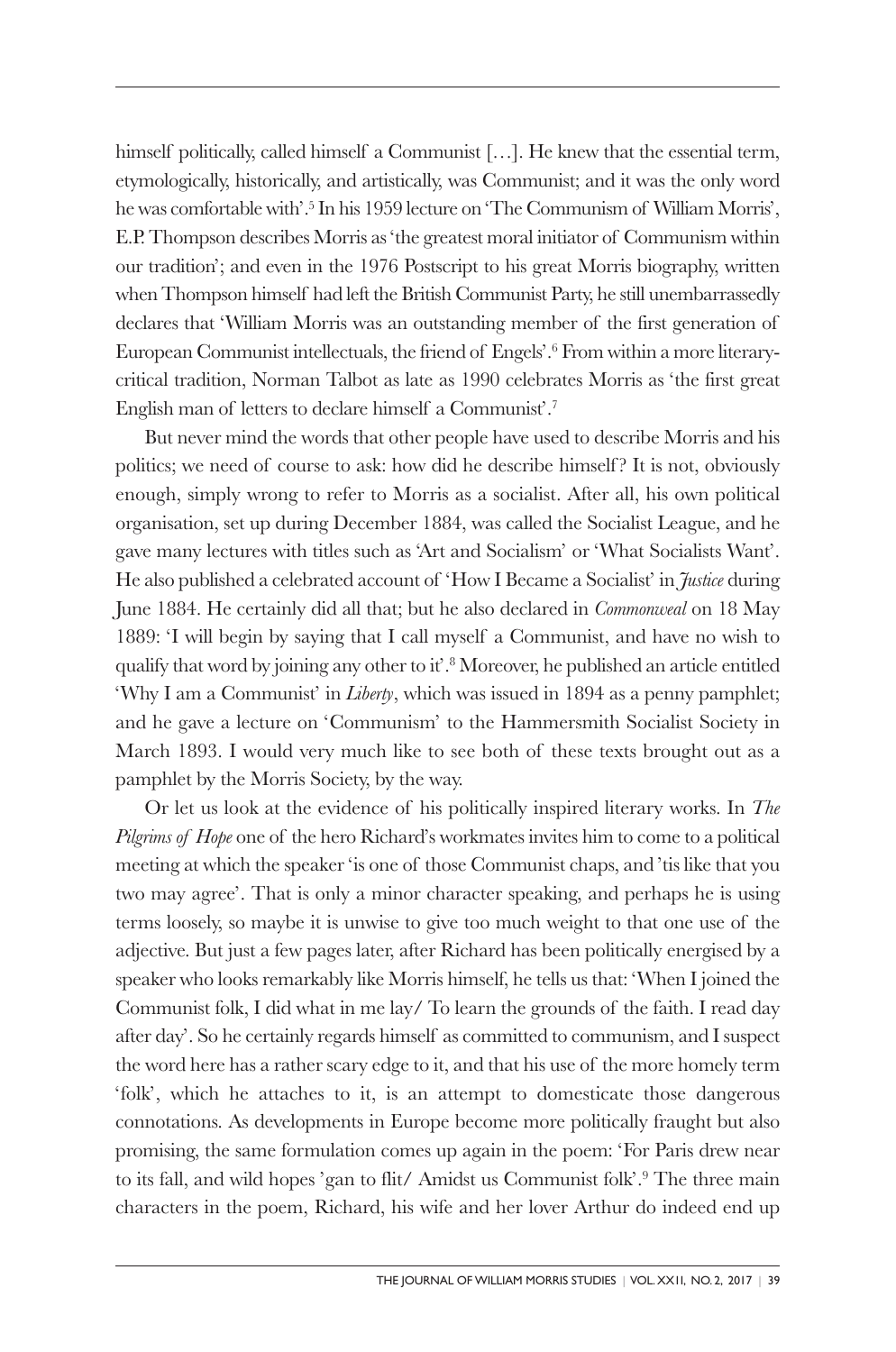fighting for the Paris Commune in that city, after which, as Raymond Williams reminds us in *Keywords*, the terms 'Communist' and 'Communard' were virtually interchangeable. 10

Or let us extract the uses of 'communist' and 'communism' in *News from Nowhere* to get a sense of just how active they are in Morris's utopia. In the transfigured London and Thames valley of the book, William Guest finds himself amidst 'the present rest and happiness of complete Communism'. <sup>11</sup> Enlightened men in the late Victorian period, old Hammond tells him, concluded that 'the only reasonable condition of Society was that of pure Communism (such as you now see around you)'. <sup>12</sup> Narrating the revolution, he then speaks of 'the spread of communistic theories  $[\ldots]$  a simple condition of Communism […] the Communism which now loomed […] a system of life founded on equality and Communism'. <sup>13</sup> Chapter Fifteen is entitled 'On the Lack of Incentive to Labour in a Communist Society', and as Hammond describes the operation of local democracy in Nowhere he asks Guest ironically: 'a terrible tyranny our Communism, is it not?'. <sup>14</sup> This final question points us precisely towards the difficulties that twentieth-century political history would pose around this term. But even so, you can see how pervasive the term communist is for describing the fully utopian world presented to us in the book, and this is why I have elsewhere criticised David Leopold, editor of the Oxford World's Classics edition of *News from Nowhere*, which is in most respects far and away the best contemporary version. <sup>15</sup> In his introduction to that edition Leopold consistently uses the word socialist to describe Morris's political views, rather than 'communist', which is the book's own term for its offered world, and this is in my view another symptomatic moment in which the troubling term communist is silently erased whilst a more palatable one is put in its place.

Did Morris want *News from Nowhere* to be thought of as a socialist utopia? Did he want that particular adjective applied to it? Well, if so, he surely missed a great opportunity to enforce that identification in the opening lines of the book, which, as you will recall, run as follows: '[u]p at the League, says a friend, there had been one night a brisk conversational discussion, as to what would happen on the Morrow of the Revolution'. <sup>16</sup> Up at the League, okay, but *which* League? Why does Morris choose not to say 'Socialist League' here? One answer might be that, given that the first publication of *News from Nowhere* was in serial form in *Commonweal* across 1890, he simply did not need to specify the particular League to which he referred. *Commonweal* was the journal of the Socialist League, and many of those initial readers would have been members of it, so Morris could take it totally for granted that everyone would know he had the Socialist League in mind here.

Okay, I will concede that; but what happens when the serialised text is published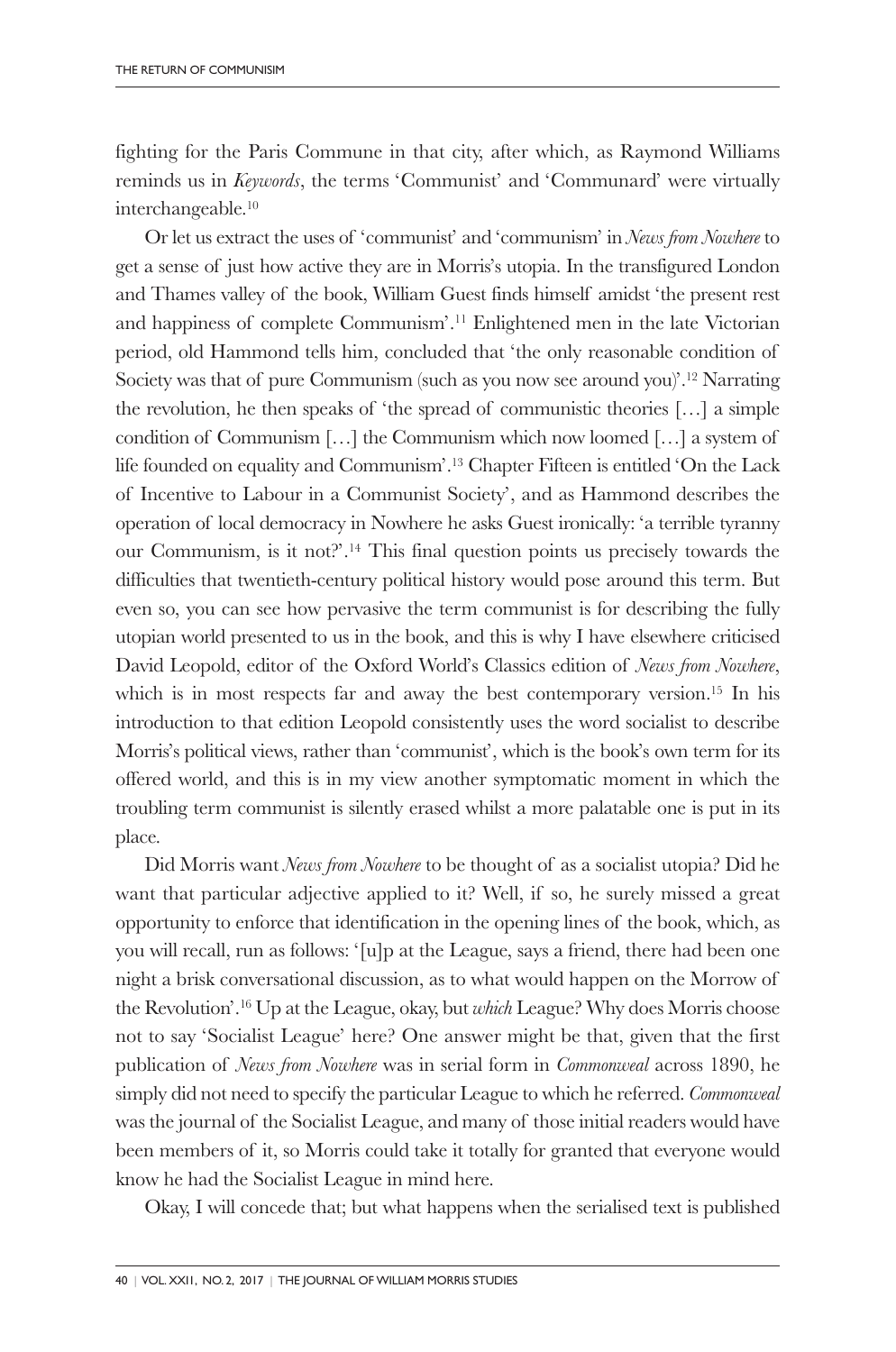in book form the following year, by Reeves and Turner? At that point Morris's utopia is out there in the wider literary world, and most of its purchasers will not be members of the Socialist League, and may indeed never have heard of that numerically very small organisation. What will those readers, and then subsequent readers up to our own time, make of the opening phrase 'Up at the League'?I imagine they will suspend judgement as to which League this might be, and read on a bit. As they do so they will encounter these lines in the second paragraph: 'there were six persons present, and consequently six sections of the party were represented, four of which had strong but divergent Anarchist opinions'. Ah, the middle-class reader might well think at this point, 'if four out of the six people present, i.e., sixty-six per cent of them, are Anarchists, then presumably this is an Anarchist League that we are talking about'; and I do think that, on the textual evidence given, this is a plausible hypothesis. A more learned reader, who was well up in his or her mid-nineteenth-century radical history, might, however, fleetingly wonder whether this is not, in fact, a Communist League being described (with, admittedly, a great deal of anarchist infiltration); for there had after all been a Communist League during the 1840s, and it was indeed for that very organisation that Marx and Engels wrote *The Communist Manifesto* in 1848.

My point here isthat, at this crucial initial moment in his utopia,Morrisleaves matters open; he had the chance to firmly specify the Socialist League, and he chose not to do so. He leaves the political nomenclature of this meeting open, indeterminate, undecidable; all we get is that phrase 'Up at the League', which politically can go in several directions. So if Morris is not keen to impose 'Socialist' as a governing global label for this text right from the start, then I think critics, scholars and editors should also be more cautiouswith that term, and more open to other possibilities of political naming.

We are treading on delicate semantic ground here, and we have to be aware that our own sense of the terms 'socialism' and 'communism' may not be what these terms pointed towards, or how they *felt*, during the nineteenth century. I certainly found it both surprising and salutary to turn to Raymond Williams's entry on 'communism' in *Keywords*. For we find this: '*communist* was still quite widely understood, in English, in association with *community* and thus with experiments in common property. In English, in the 1880s, *socialism* was almost certainly the harder word, since it was unambiguously linked, for all its varying tendencies, to reorganization of the society as a whole'. 17 Williams offers no documentary evidence here, since *Keywords* is just a compact semantic dictionary, but obviously the author of *Culture and Society 1780-1950* is a weighty commentator in these matters. How, I wonder, would we invent a methodology that might test Williams's philological claim, that socialism was indeed the harder word in the England of the 1880s? What exactly does 'harder' mean here, after all – politically frightening, intellectually systemic, both? To be sure, we should not project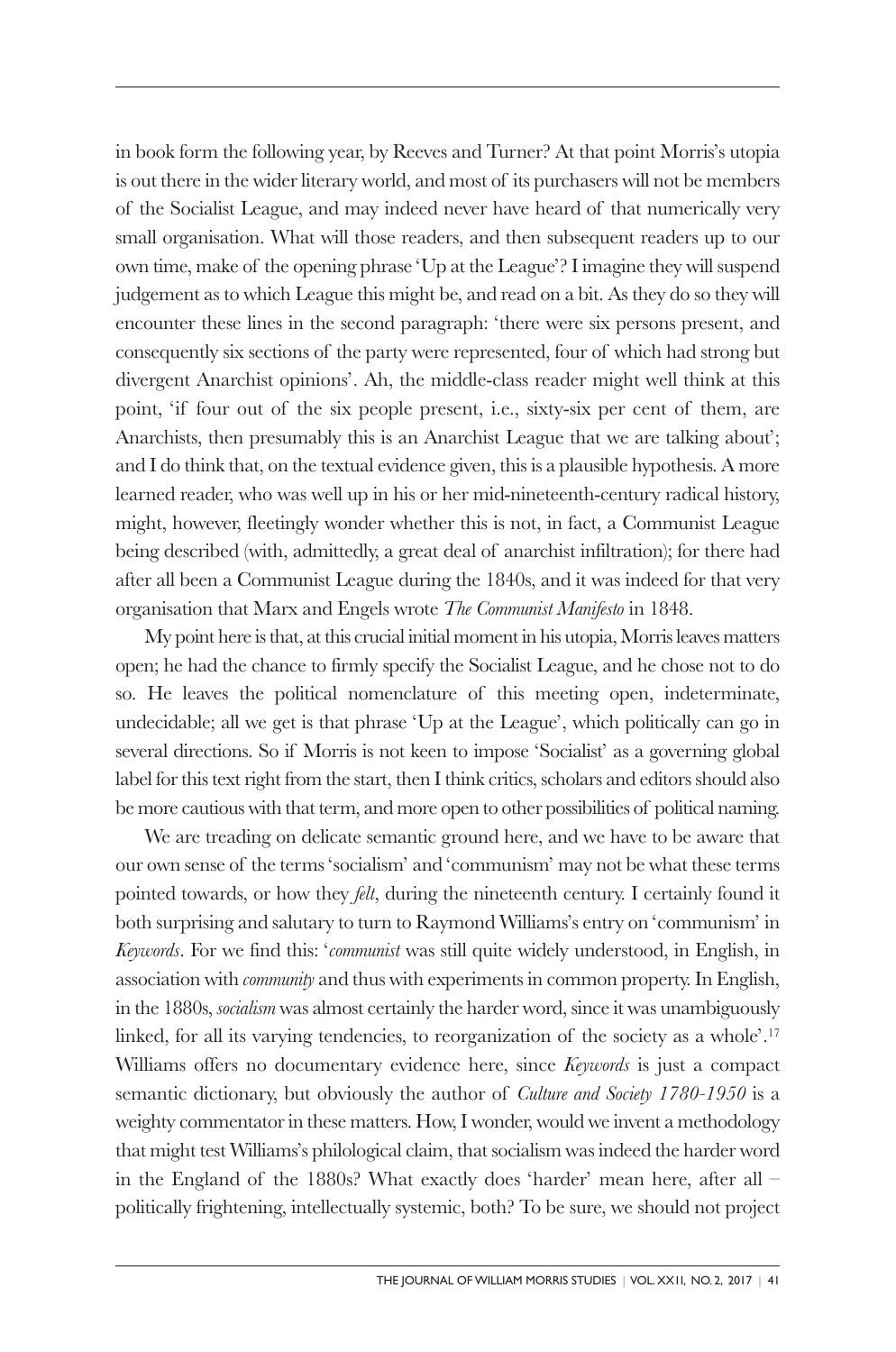twentieth-century meanings of communism and socialism back onto the debates of the 1880s, but even so, for Morris socialism is clearly a transitional stage on the way to full communism, so for him, at least, I am still inclined to think that communism is the 'harder', i.e. the more thorough-going, word. As I have shown already, in looking at *The Pilgrims of Hope*, its disturbing force has to be consciously tempered in that poem by having the homely, genial term 'folk' attached to two of its three uses.

If, then, as a matter of historical accuracy, communism and communist are the terms we should be using for Morris's political vision, the terms that he himself uses in his finest literary works, then why are we no longer doing so? The answer is not far to seek. The term communism has been thoroughly demonised by its political enemies, and the Left has internalised this judgement. The crimes of Stalin and Mao are, in the eyes of our political opponents, not just contingent, not a matter of a historical deformation of the initial project, but, rather, built into the very idea of communism from the start – part of its DNA, as it were. The notion of a Leninist vanguard Party which has to import or inject communism into a working class which is only capable under its own resources of 'trade-union consciousness' has, it is argued, the seeds of domination and violence built into it from the very beginning.

At which point the Left, demoralised by both the bloody history of Soviet and Chinese Communism, and by these counter-revolutionary arguments about such violence being inherent in Communism, has switched to the term 'socialism', and redefined its project as social democracy, aiming to contain, rather than overthrow, capitalism. The highlight of social democracy for us in this country, I suppose, was the Labour election victory of 1945 with the nationalisation of key industries and the institution of the welfare state. What we have seen more recently, however, in the epoch of postmodern or post-Fordist or globalised or neo-liberal capitalism, is that these social-democratic parties have moved further and further, not just to the centre, but even to the right, to the point where the term 'socialism' today is, I submit, almost vacuous – just take a look at François Hollande and his so-called Parti Socialiste in France. Far from challenging post-2008 neo-liberal austerity, these parties are, when they can, actively imposing and managing it, albeit in a slightly more humane form than their conservative opponents. So I suggest that if communism has been demonised by its opponents, socialism has simultaneously emptied itself out as a political term, and is in some danger of becoming the most non-meaning of political signifiers; and at such a moment, in such a predicament, opposition necessarily comes from unexpected, non-systemic sources, such as the Occupy movement for that brief moment of its glory during autumn 2011.

But with the collapse of the Soviet Union and the Eastern bloc, and with the great Western financial crisis of 2008 finally putting paid to notions of the 'end of history',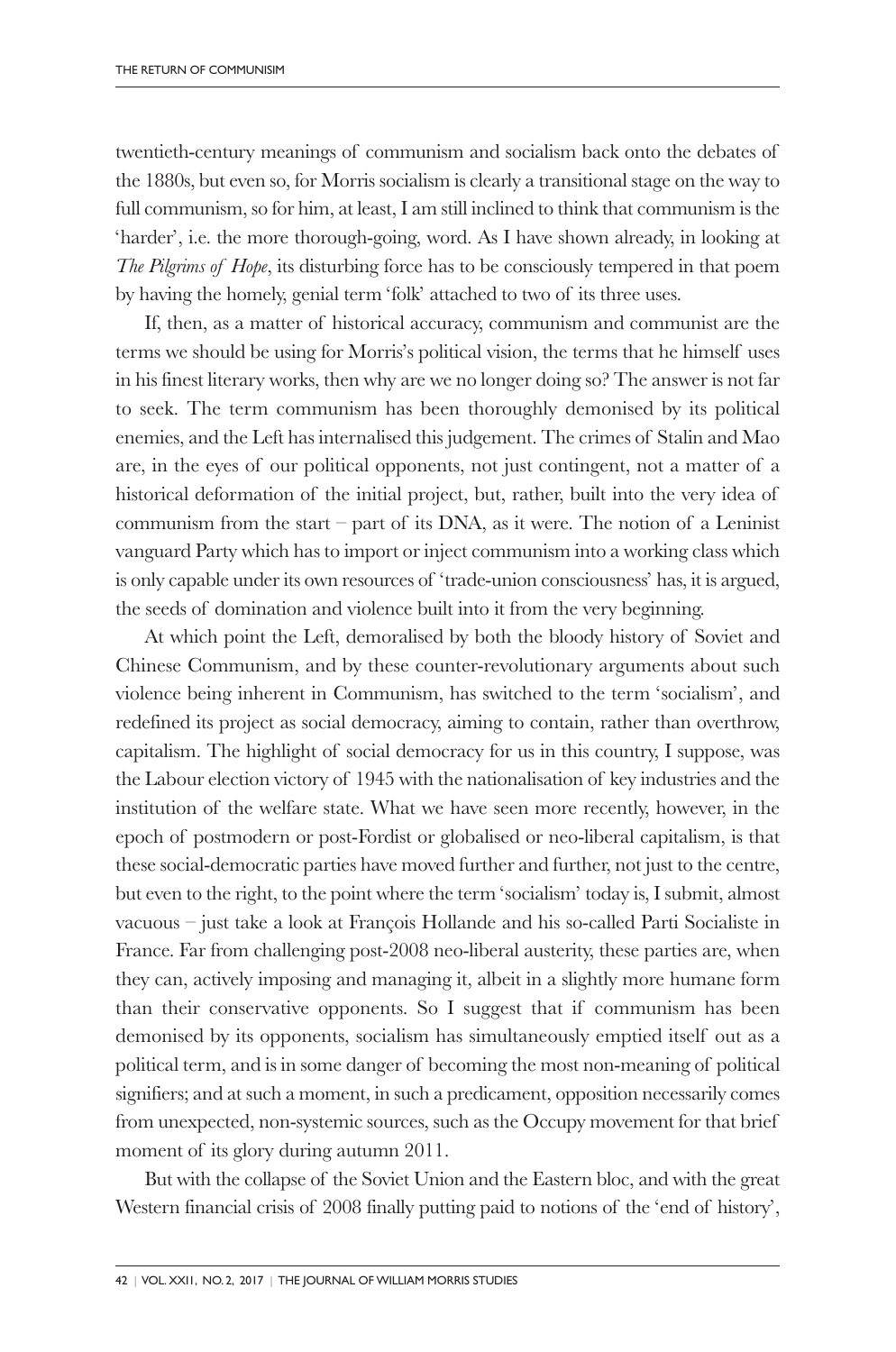we can perhaps return to the term 'communism' without having our thinking frozen by Leninist versions of its meaning, or Stalinist and Maoist nightmares of its practical effects. Can this key term, we need to ask ourselves, be de-demonised, in and for our time? For without the invention of a new idea of communism, we may be confined indefinitely to the bloody struggle between an aggressive but very unstable Western neoliberalism and a global movement of Islamic fanaticism and terror. We very desperately need a new third term to take us beyond that frozen and murderous antithesis.

Now we are, in my view, not only in a new political epoch where the term communism might conceivably become usable again, and is certainly urgently needed; rather, it is, in fact, *already* being newly employed, put to work in new, post-Leninist ways. The French philosopher Alain Badiou, with his announcement of the 'communist hypothesis', and the Slovenian theorist Slavoj Žižek are perhaps the bestknown spokespeople for this trend, though Jodi Dean's book *The Communist Horizon* is a very trenchant exposition of it too. <sup>18</sup> At a conference on 'The Idea of Communism' held at the Institute of Education in London during March 2009 some nine hundred people joined Žižek and others in this joint political and theoretical endeavour; its proceedings were published by Verso in 2010. <sup>19</sup> There were successful follow-up conferences on the same topic in Berlin during 2010, and in New York during 2011.

I do not have time or space to go into the detail of this work in this context. Nor am I saying that these various contemporary communist thinkers are easily compatible with each other, that some comfortably shared new collective paradigm has emerged. Badiou's communist hypothesis, for example, is just part of a much broader and highly complex philosophical system which he has elaborated, on a challenging mathematical basis, over many decades; and even I, despite being both a non-mathematician and a non-philosopher, can see some rather substantial problems with it. But I do just want to evoke this field of work in these very general terms, in order to suggest that if we start thinking again about William Morris as a communist, as a pre-Leninist communist, then we might find ways of making his thought politically active again in our present as part of this early twenty-first-century effort to define what a *post*-Leninist communism might look like, what its values would be, in what kind of political vehicle it might embody itself, how it might relate to such recent oppositional moments as the Occupy movement or the Arab Spring, or Podemos or Syriza in Europe, and so on. To think of Morris as a communist is not simply a matter of historical accuracy, it is much more a way of looking forward, of trying to insert him into our contemporary political and cultural discourse; and when you look at how powerful neo-liberalism still is, despite its great crisis of 2008, and when you see how disorientated much of the Left still seems to be  $-$  consider the political fate of Syriza in Greece, after all – then heaven knows, we need Morris and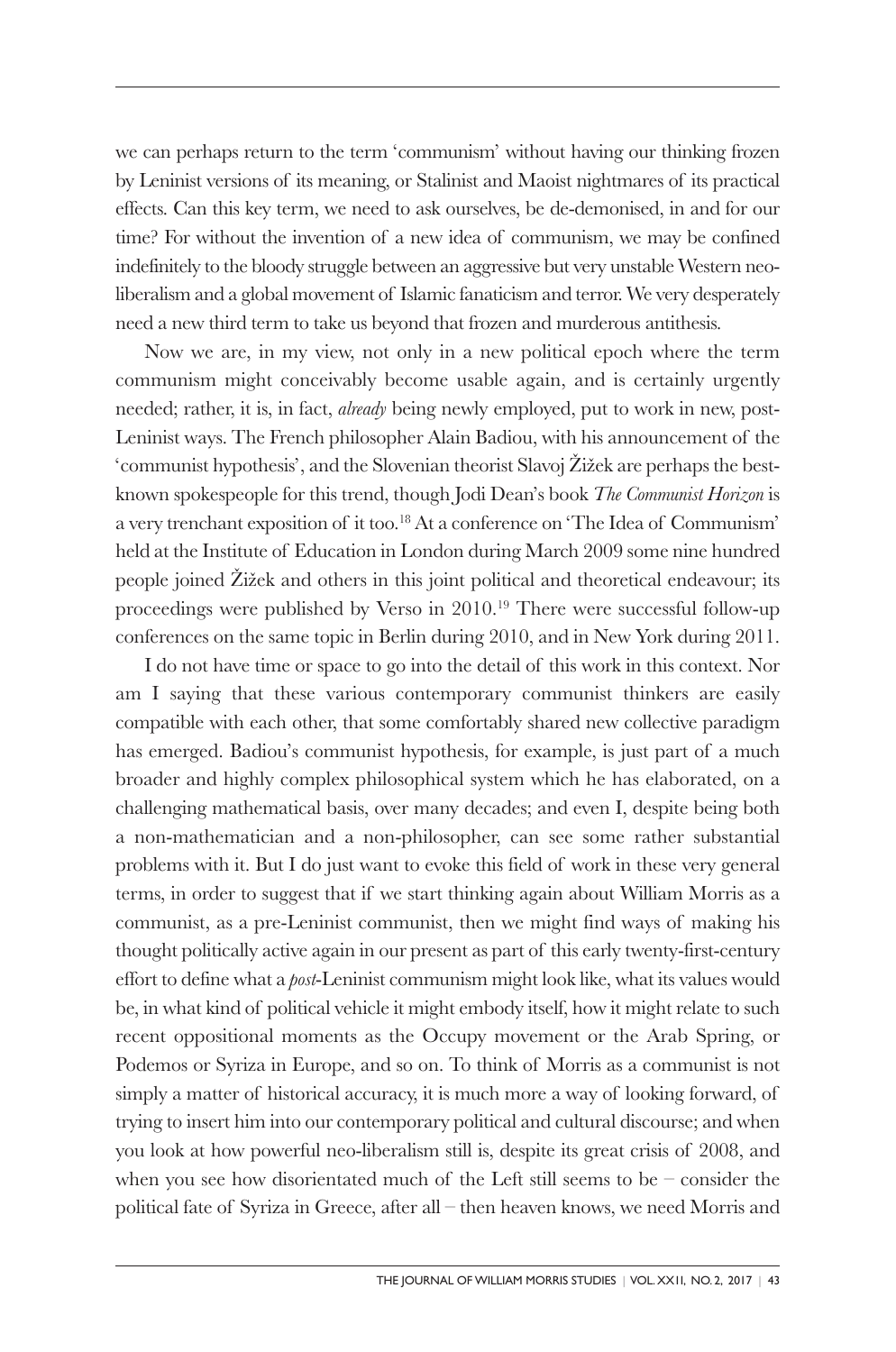his utopianism in refurbished form to keep us going.

Having reflected on the political and intellectual consequences of beginning to think seriously of Morris as a communist again, I want to end with some thoughts about the more local institutional consequences of doing so, about what it might mean for The William Morris Society itself. There are two dimensions to this issue, I think, one historical and one contemporary, with the former – the historical investigation – giving us our bearings for possible implications in the present. I would hope that many people here will have read Martin Crick's splendid *History of the William Morris Society*, published for the Society's fiftieth anniversary during 2005. In that very rich survey of so many aspects of the Society's activities since 1955, there are a few key pages on – to use Crick's own heading – 'The William Morris Society and the Communist Party'. He argues that '[c]learly the initial impetus for the formation of a Morris Society had come from the CP and although this organised attempt did not bear fruit the key figures in the eventual establishment of the Society were Party members. Membership of the early committees was dominated by Communists or Communist sympathisers, most of whom knew each other. Members such as Barbara Morris, Godfrey Rubens and Ray Watkinson sold the *Daily Worker* together'. 20

However, this powerful Communist presence in the early Society did not have the kind of political impact one might have expected; for as Crick notes just a few lines later: 'there is nothing to suggest that there was an organised attempt to control the Society […]. It is noticeable that Morris's political beliefs did not dominate the Society's activities in its early years, and they were far from prominent in the pages of the *Journal* or the *Newsletter*. Those who tried to argue for the Society's involvement in political issues were largely unsuccessful'. <sup>21</sup> So one has to conclude, I think, either that these early Morrisian Communists were a half-hearted and disorganised bunch, unable to sustain what Lenin used to call the 'iron discipline of the Party' in their dealings with the Society, or – which seems to me rather more likely – that they had decided to 'go easy' on Morris's Communism, and the political direction of the Society, in order to sustain good relations with its socialist or liberal members, and build it up in a more politically neutral manner; they would also, of course, necessarily have been unsettlingly caught up in the internal Party crisis after Nikita Khrushchev's denunciation of Stalin in February 1956 and the Soviet suppression of the Hungarian uprising later that year.

Another significant event for the fledgling Morris Society is noted by Martin Crick a page or two earlier in his *History*: '[i]n November 1958 the Inland Revenue agreed to recognise the Society as a charity, which allowed members to covenant their fees'. 22 I am not an expert on the history of charity law, but I cannot imagine that an explicitly political, actively campaigning Communist William Morris Society would have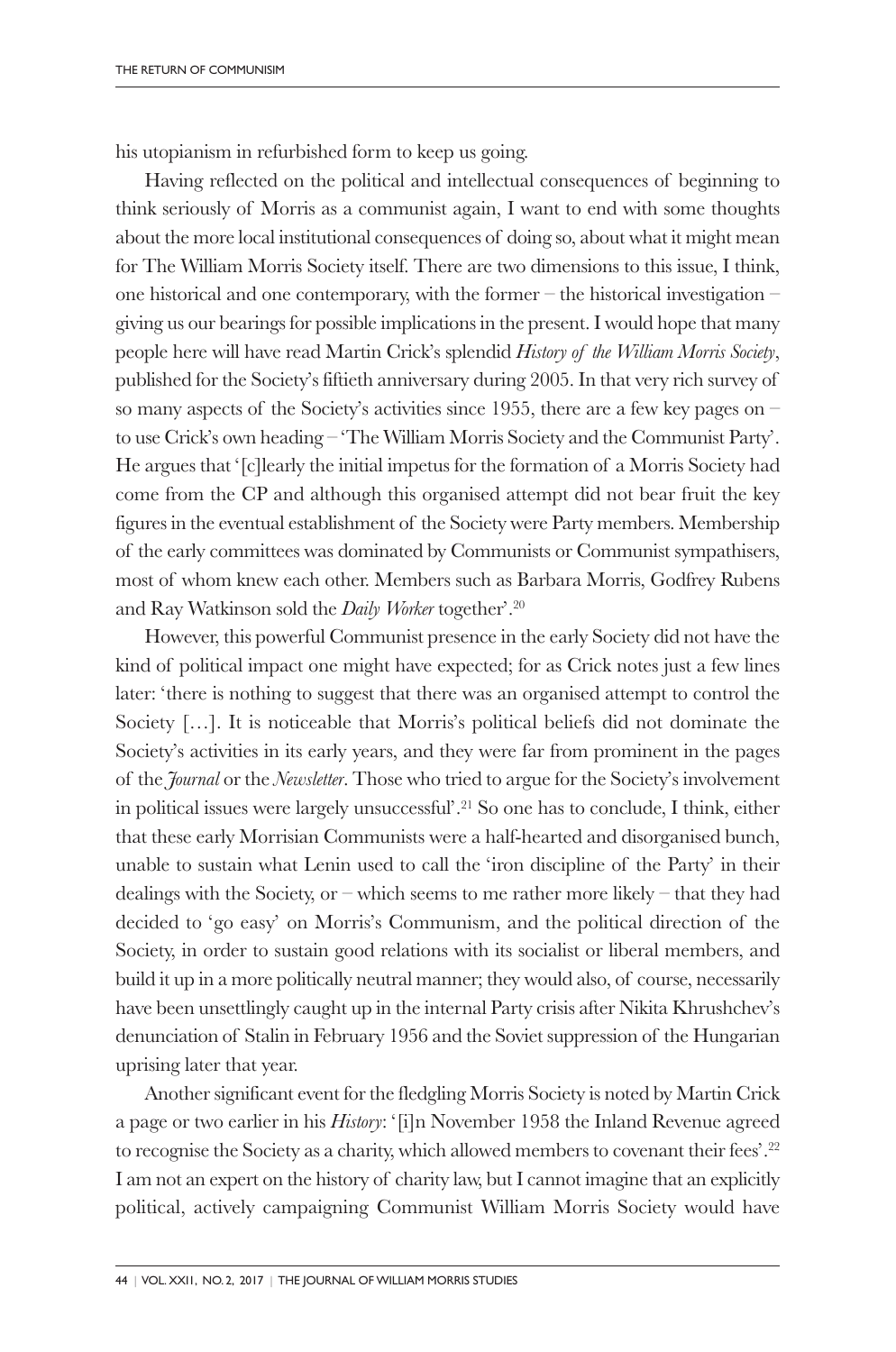succeeded in gaining charitable status back then. So my hunch is that the Communist committee members, caught up anyway in a difficult Party crisis, were probably going easy on their politics in order at least in part to facilitate the application for charity status; and once you gain that status, with all its financial benefits, you are then bound by charity law with its legal restrictions on political activity, so the more liberal wing of the Society will then have a formidable weapon to invoke against you if you do try to assert your Communism more actively thereafter. What one might have thought was just a neutral financial matter or manoeuvre actually turns out to have a conservative political momentum of its own.

Now what I want to argue is that the early Communist figures in the Morris Society made a mistake in adopting this policy of  $-$  what shall we call it?  $-$  political neutrality and disarmament, or 'abstention' even, to borrow one of Morris's own terms. In my view, they should have taken over the Society fully, and operated it under a guiding vision of Morris-as-Communist (which is not necessarily the same as operating it as a Communist Party cultural sub-group). That particular historical moment has long since gone, and the original British Communist party itself no longer exists. But charitable status, for all its undoubted financial benefits to the Morris Society over the decades, continues to hamper its political profile. When discussions about a new editor for the *Journal* were under way during 2015 I put forward a radical proposal for reforming the *Journal*, and I gather that one of the objections from the Morris Society Committee which eventually scuppered this plan was that we would no longer be meeting the educational purposes which our charitable status enjoined upon us. <sup>23</sup> My own sense is that charity law basically rules out narrowly party-political activity, not political and campaigning activity as such (although this may be about to change). <sup>24</sup> However, I would accept that there is probably little appetite among the existing membership and the officers of the Society for returning to what might have been briefly possible during the 1950s, i.e., a Communist Morris Society.

However, I do not think that those of us who believe 1. that Morris himself was a communist, and 2. that communism is a vitally important contemporary term and project can just remain content with the status quo. Therefore I would like to test the waters by making a proposal: that we launch a new Morris Society, or something very like it, which would be dedicated to these two propositions – Morris as Communist and a new Communism for the twenty-first century  $-$  and to exploring the relationship between them. And in making such a proposal I believe that I am operating in a very Morrisian spirit; after all, for him, too, when one organisation no longer works for your chosen purposes, you form a new one. When the Social-Democratic Federation under H.M. Hyndman ceased to be doing what Morris and his closest allies believed a party of the Left should be doing, they upped sticks and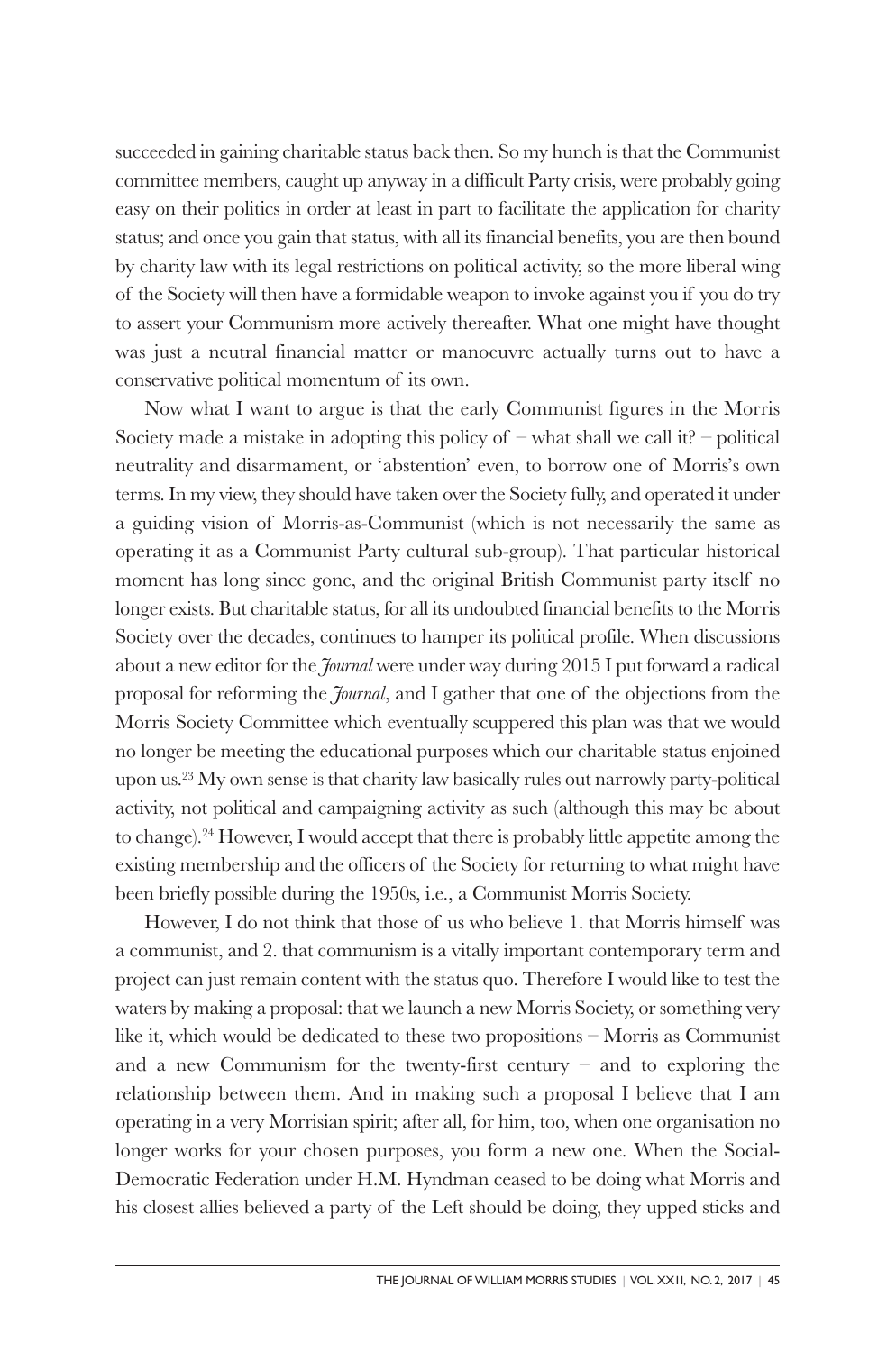left, forming the Socialist League at the end of 1884; and when some years later the League had been taken over by anarchists, then, once again, Morris decided that it was time to move on, and he set up the Hammersmith Socialist Society. I am not suggesting that we communist Morrisians necessarily have to leave the existing Society, but I definitely do believe that we need an additional network devoted to explicitly political concerns and activities.

So I propose that we explore the possibility of a new grouping to be called something like the William Morris Communism Network or perhaps the William Morris Communism Project. It might have a membership fee of its own, it would run a modest number of events both nationally and internationally, and it would perhaps start its own newsletter which might hopefully, in the fullness of time, metamorphose into a journal. And it would crucially *not* seek charity status, not ever. One starting point for these events might be a reinvention of that annual celebration of the Paris Commune which Morris and his comrades regularly attended year in year out through the 1880s; for a powerful historical and theoretical reflection on the Paris Commune would be an important learning experience for the various protest movements of today – and a stern reminder, like Chapter Seventeen of *News from Nowhere*, of just how savage ruling classes can be when they feel their dominance is genuinely challenged. Never mind Boris Johnson's water cannon for London; in the case of the Paris Commune, we are talking about some 25,000 workers murdered in the streets of the city as reaction unleashed its full brutality.

So I rest my case, comrades. I hope that I have persuaded you that the term communism has largely vanished from Morris studies today, and that it needs to be brought back. This is because, firstly, as a matter of historical and philological accuracy, Morris was a Communist, although of a pre-Leninist variety, naturally. Secondly, it is because in thinking of him as a communist again we may be able to find fruitful ways to bring his artistic and political activity, and above all his utopian thinking, into relation to some of the most productive communist thinking of our own time – and if you are not a communist, then I believe, as Alain Badiou argues, that you always sooner or later make your peace with capitalism, in one complex form or another. And, thirdly, I suggest that in order to achieve this transformation in our sense of Morris and his current political value, we need a new vehicle for that vision. A moment was missed during the 1950s when we might have had a Communist Morris Society, albeit in a restricted, Leninist understanding of the term, but that should not constrain us now from exploring the possibility of creating a new group, an international William Morris Communism Network, to take forward the kind of vision and work I have been recommending to you here.